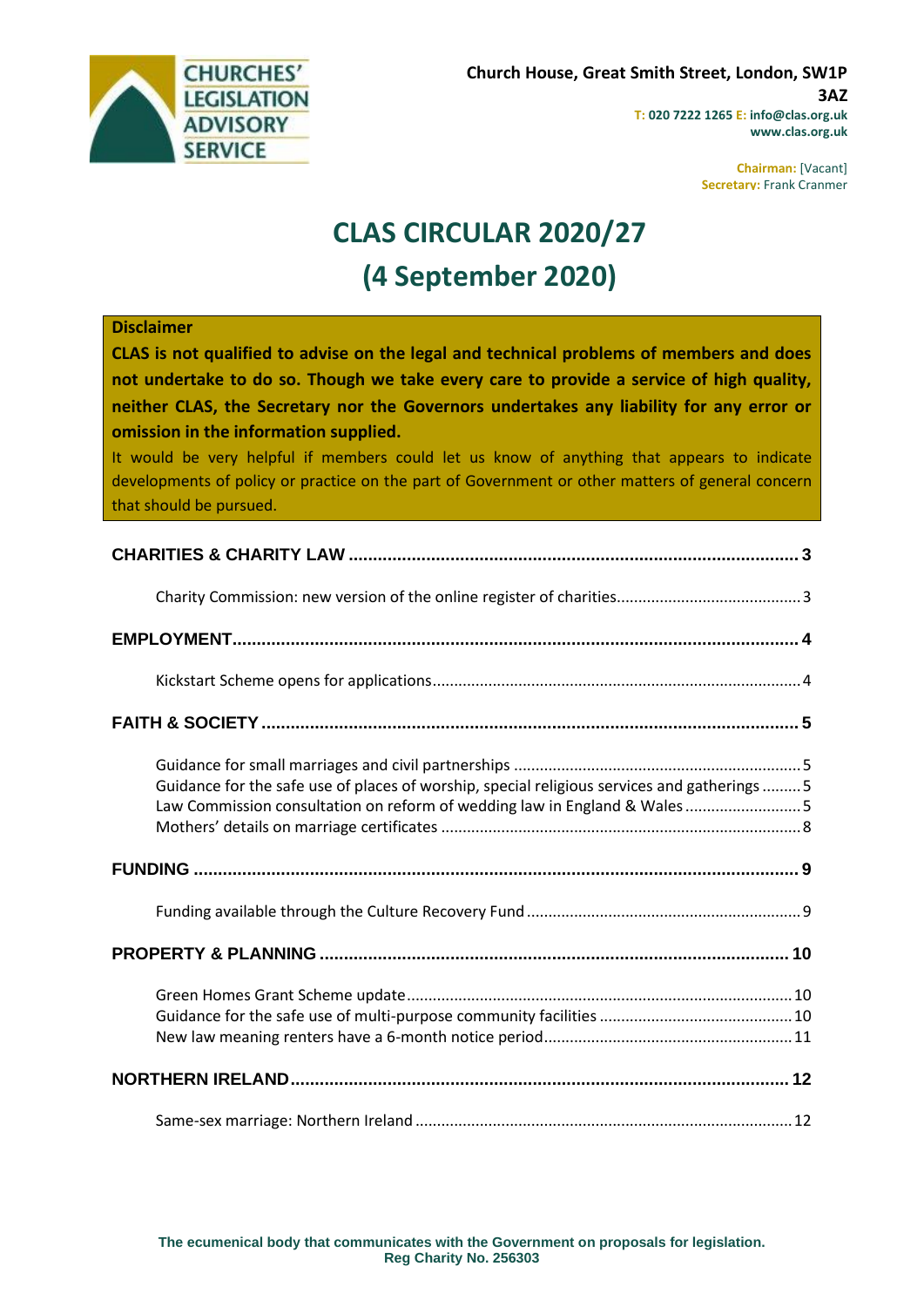| <b>Churches' Legislation Advisory Service</b> | <b>Circular 2020/27</b> |
|-----------------------------------------------|-------------------------|
|                                               |                         |
|                                               |                         |
|                                               |                         |
|                                               |                         |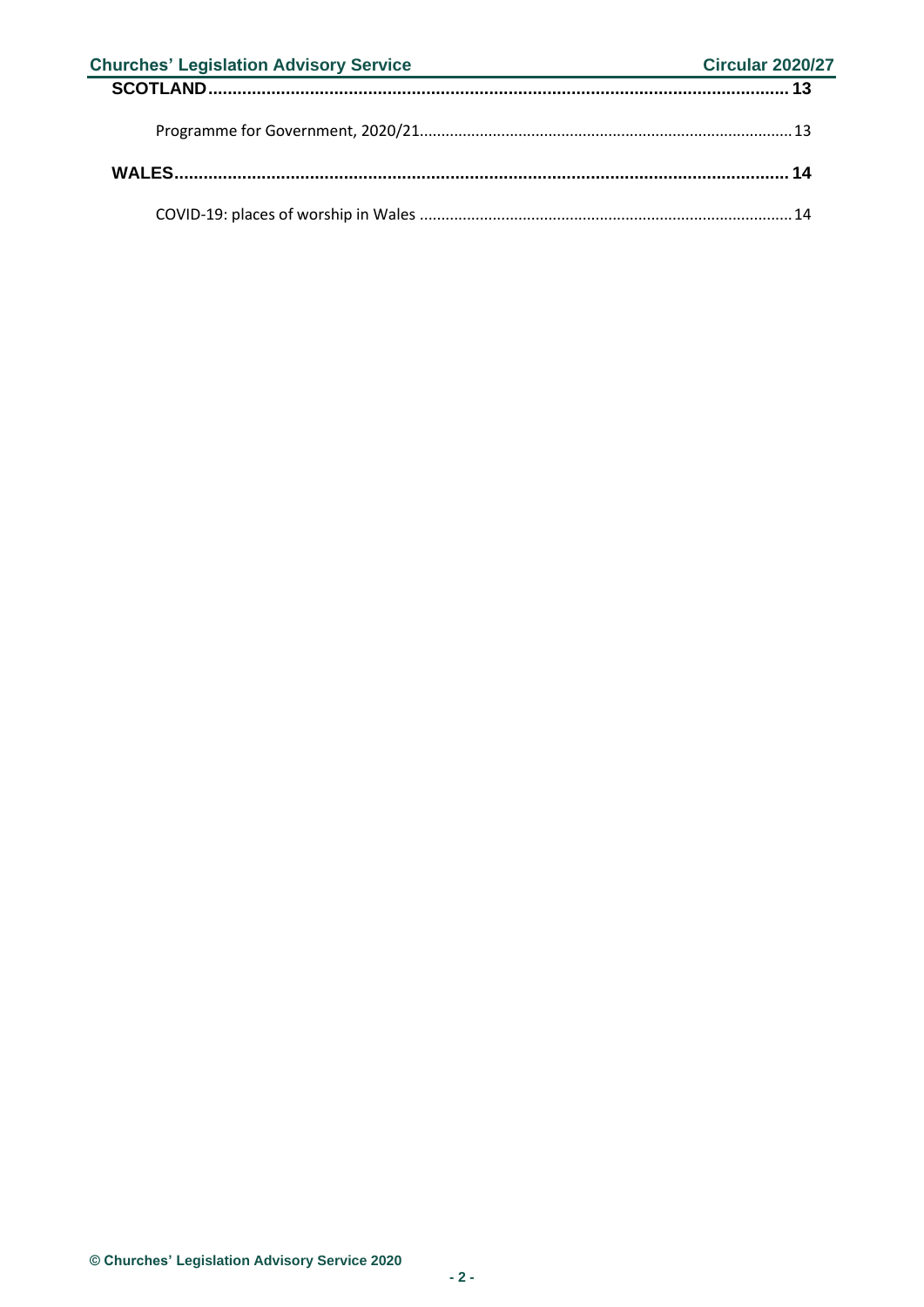# <span id="page-2-0"></span>**CHARITIES & CHARITY LAW**

### <span id="page-2-1"></span>**Charity Commission: new version of the online register of charities**

**For information**

The Charity Commission has launched a [new version of the online register of charities.](https://register-of-charities.charitycommission.gov.uk/) Each charity's register entry will now display more clearly whether or not the charity has been subject to regulatory action or is of ongoing concern.

Following changes to the annual return, after an [in-depth consultation](https://www.gov.uk/government/news/commission-listens-to-charities-in-making-changes-to-the-annual-return-for-2018), charities' entries will now show how many staff members receive pay packages of £60k and above and where trustees are remunerated for their work. It lists the policies that a charity has in place on such matters as safeguarding and conflicts of interest and investments.

[Source: Charity Commission, 3 September]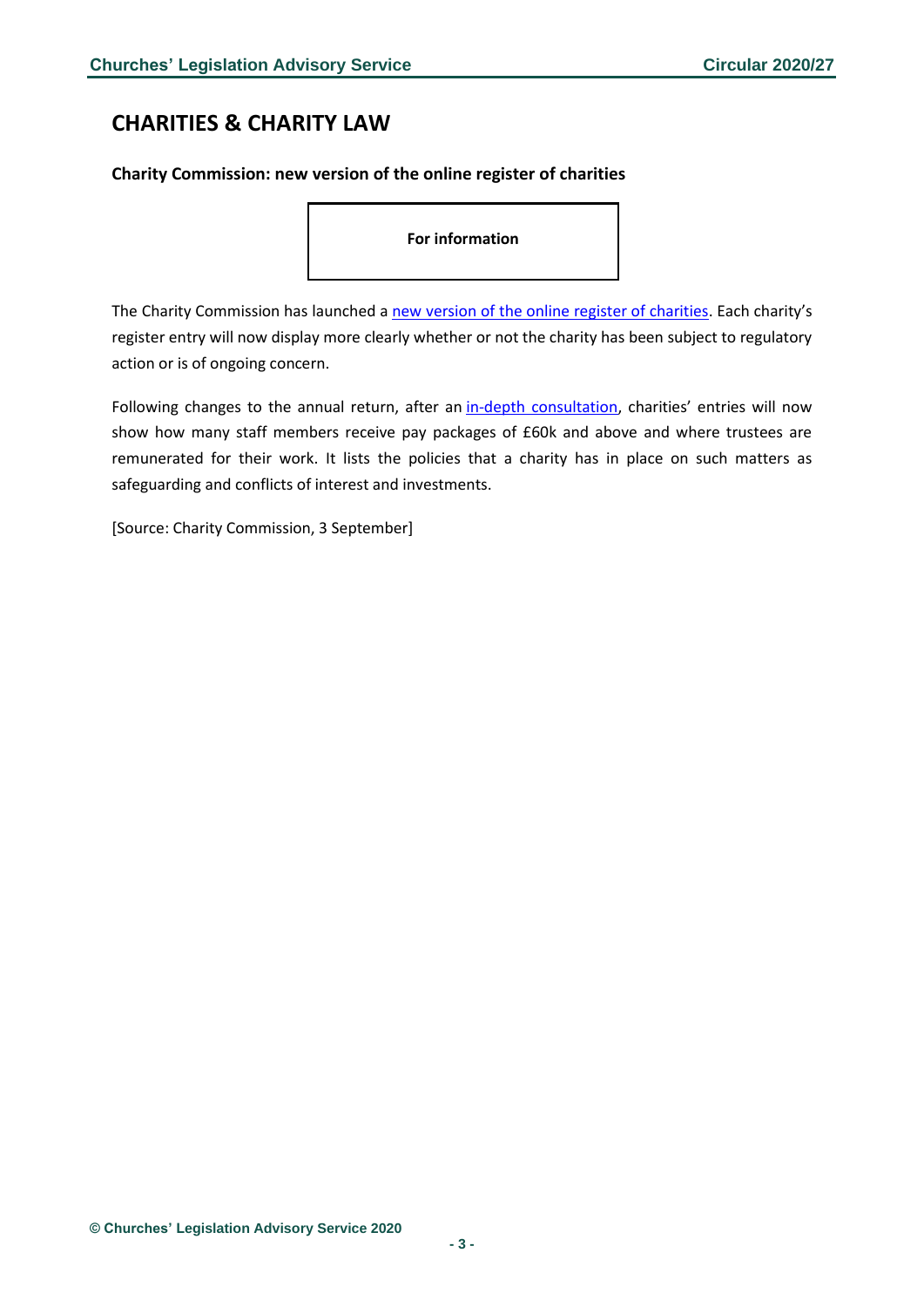## <span id="page-3-0"></span>**EMPLOYMENT**

### <span id="page-3-1"></span>**Kickstart Scheme opens for applications**

**For information**

HM Treasury has [announced](https://www.gov.uk/guidance/check-if-you-can-apply-for-a-grant-through-the-kickstart-scheme) that the [Kickstart Scheme](https://www.gov.uk/government/collections/kickstart-scheme?utm_source=9110972d-4588-4bc2-a272-6bb7da082115&utm_medium=email&utm_campaign=govuk-notifications&utm_content=daily) is now open for applications, with the first placements expected to begin in November. The Kickstart Scheme is available in England, Scotland and Wales.

The Scheme can be used to create new, 6-month job placements for young people who are currently on Universal Credit and at risk of long-term unemployment. Kickstart is not an apprenticeship, though participants may move on to an apprenticeship at any time during or after their job placement.

Employers can receive funding for 100% of the relevant National Minimum Wage for 25 hours a week, plus associated employer National Insurance contributions and employer minimum automatic enrolment contributions. There is also £1,500 per job placement available for setup costs, support and training. Funding is available following a successful application process, with applications including a minimum of 30 job placements. If charities are unable to offer this many job placements, they can [partner with other organisations](https://www.gov.uk/guidance/check-if-you-can-apply-for-a-grant-as-a-representative-of-a-group-of-employers-through-the-kickstart-scheme) to reach the minimum number.

[Source: HM Treasury, 2 September]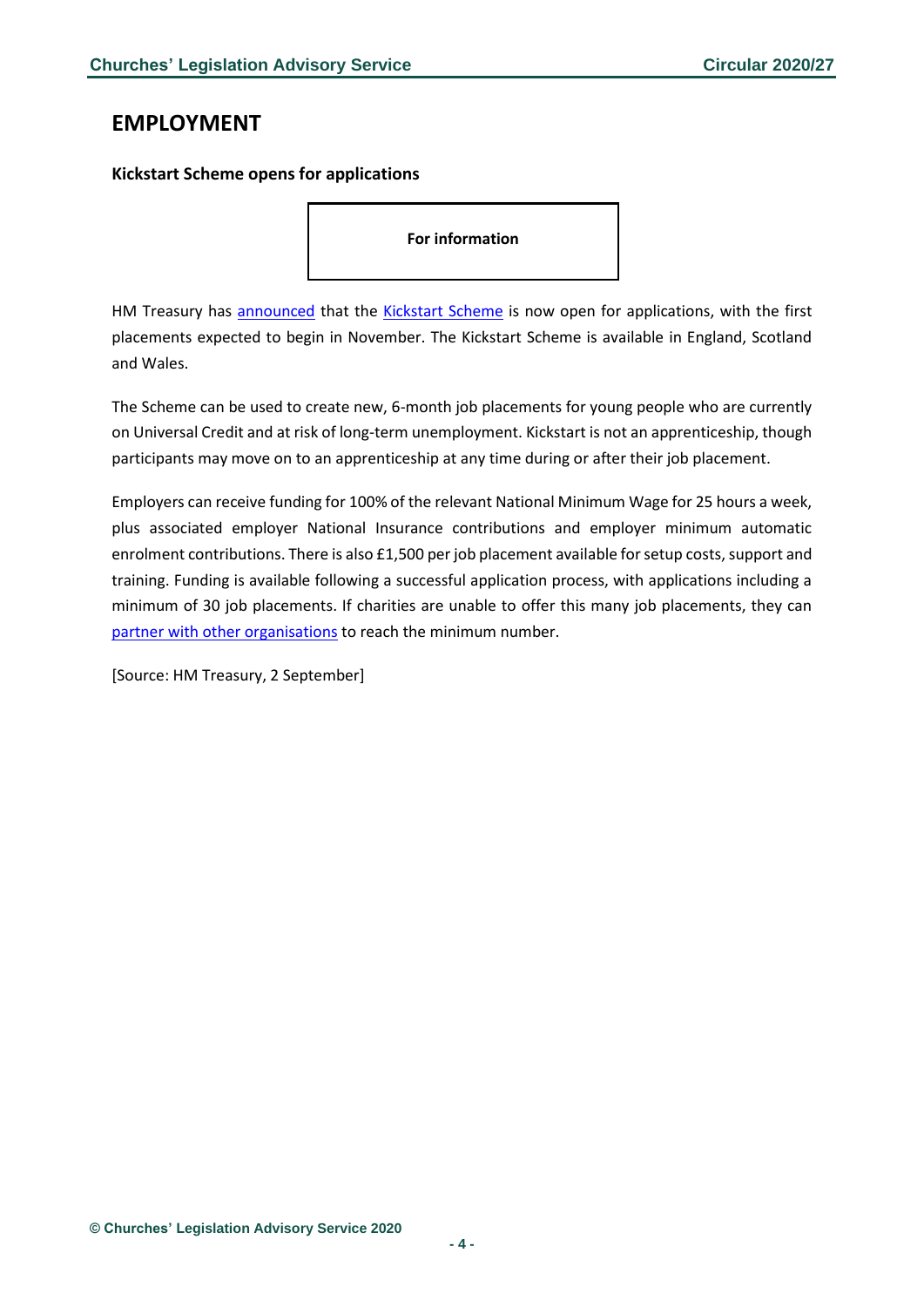# <span id="page-4-0"></span>**FAITH & SOCIETY**

### <span id="page-4-1"></span>**Guidance for small marriages and civil partnerships**

**For information**

MHCLG has [updated](https://www.gov.uk/government/publications/covid-19-guidance-for-small-marriages-and-civil-partnerships/covid-19-guidance-for-small-marriages-and-civil-partnerships) its guidance for small marriages and civil parternships, to reflect changes in guidance on singing, playing brass and wind instruments in front of an audience, and on holding small wedding receptions.

[Source: MHCLG, 14 August]

### <span id="page-4-2"></span>**Guidance for the safe use of places of worship, special religious services and gatherings**

**For information**

Similarly, MHCLG has also [updated](https://www.gov.uk/government/publications/covid-19-guidance-for-the-safe-use-of-places-of-worship-during-the-pandemic-from-4-july/covid-19-guidance-for-the-safe-use-of-places-of-worship-during-the-pandemic-from-4-july) its guidance for the safe use of places of worship, special religious services and gatherings, to reflect changes in guidance on singing, playing brass and wind instruments in front of an audience, and on holding small wedding receptions.

[Source: MHCLG, 14 August]

### <span id="page-4-3"></span>**Law Commission consultation on reform of wedding law in England & Wales**



The Law Commission of England and Wales has launched its consultation on the reform of wedding law. The consultation paper, *[Getting Married: A Consultation Paper on Weddings Law](https://s3-eu-west-2.amazonaws.com/lawcom-prod-storage-11jsxou24uy7q/uploads/2020/09/Getting-Married-A-Consultation-Paper-on-Wedding-Law-web.pdf)*, begins from the proposition that Weddings law in England and Wales is in desperate need of reform', that most of the current law dates from the 18th and 19th centuries, when virtually everyone lived, married and died within a single community, and when most people shared the same faith and beliefs', and harks back to a way of life that bears little resemblance to modern life in England and Wales.

The Commission points out that, at present:

• Couples have to make a choice between a religious or a civil ceremony, with no option for a ceremony reflecting other beliefs.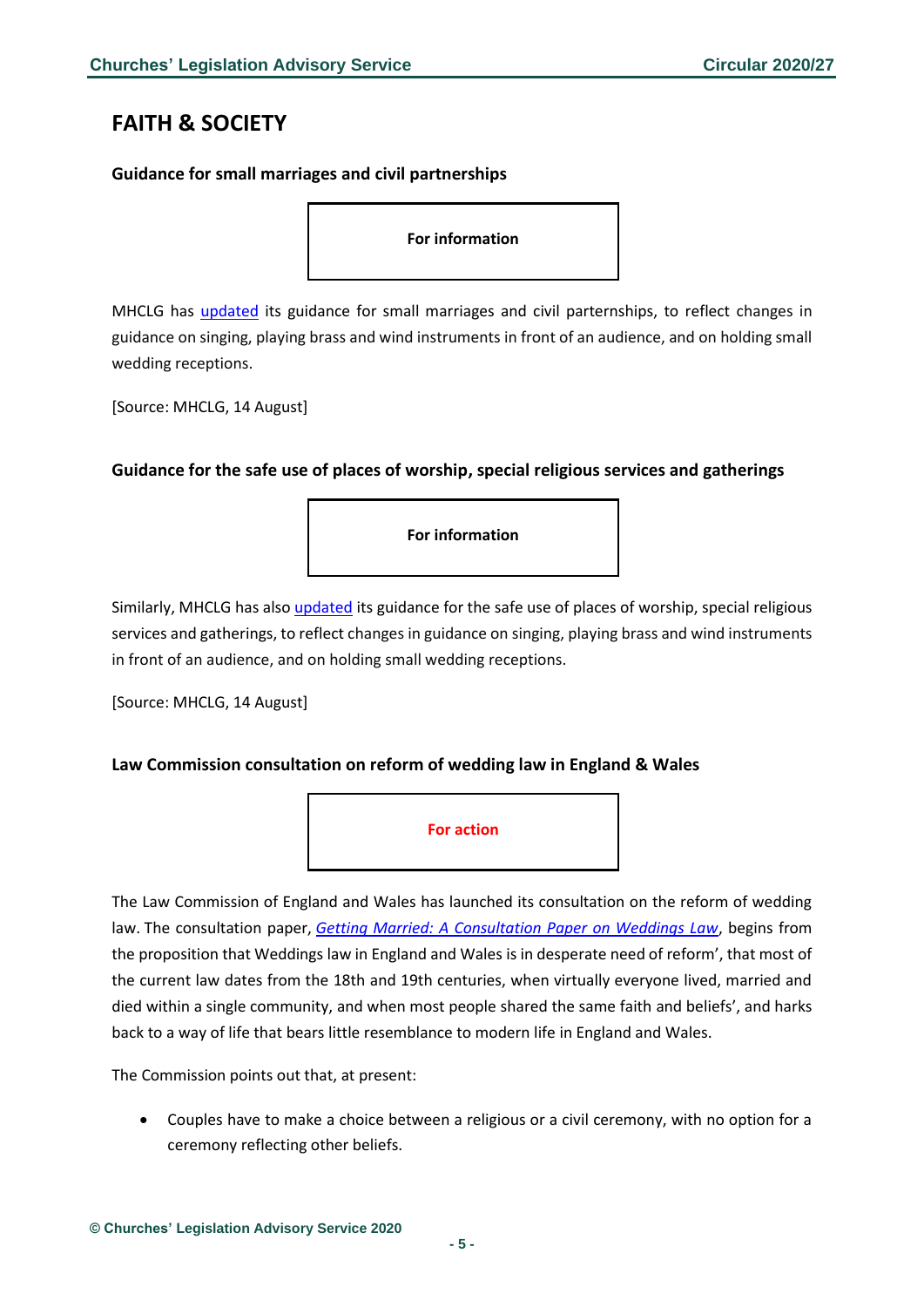- Couples having a Church of England or Church in Wales wedding can give notice to the church but all other couples must give notice at the register office.
- With few exceptions, all couples must have their wedding either in a place of worship or licensed secular venue.
- Couples cannot marry outdoors or even in the garden of a licensed venue.

Further: 'If a couple does not comply with the legal requirements, which may happen with some religious ceremonies, their marriage may not be legally recognised.'

#### **Terms of Reference**

The Terms of Reference agreed between the Law Commission and Government seek to provide recommendations for a reformed law of weddings that allows for greater choice within a simple, fair and consistent legal structure. The review is guided by five principles for reform:

- Certainty and simplicity
- Fairness and equality
- Protecting the state's interest
- Respecting individuals' wishes and beliefs
- Removing any unnecessary regulation, so as to increase the choice and lower the cost of wedding venues for couples.

As part of the project, the Law Commission is considering:

- The legal preliminaries that should be required prior to a wedding.
- Where weddings should be able to take place, considering for example weddings outdoors, at sea, and on military sites, with a view to removing restrictive regulations.
- Who should be able to solemnize a marriage, including considering how a scheme could include weddings conducted by non-religious belief organisations and independent celebrants. The Law Commission will not, however, be making recommendations on whether as a matter of policy new groups should be allowed to conduct legally binding weddings.
- Whether specific vows should be required during a ceremony.
- How marriages should be registered.
- What the consequences should be for couples who do not comply with any requirements.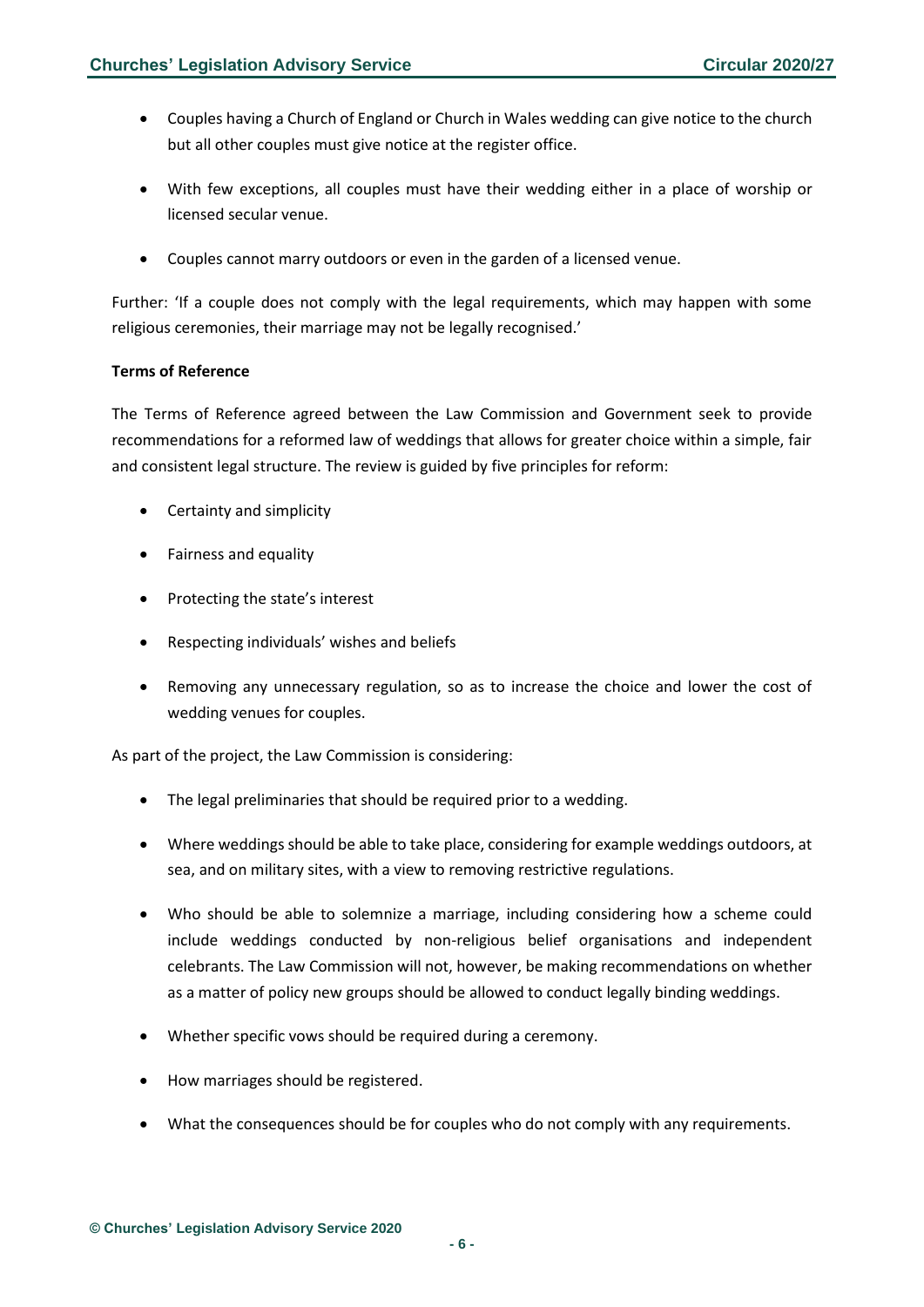*The issue of limited reform of the law on marriage and religious weddings, based on the recommendations of the Independent Sharia Review, is being taken forward separately from the Law Commission's wider review of the law on marriage ceremonies.*

#### **The consultation**

The Consultation Paper's proposals include changes that would:

- Allow weddings to take place outdoors, for example on beaches, in parks, in private gardens and on the grounds of current wedding venues.
- Allow weddings to take place in a wider variety of buildings (for example in private homes) and on cruise ships.
- Offer couples greater flexibility over the form of their wedding ceremonies, enabling them, if they desire, to use a variety of ceremonies (religious and non-religious) to mark their weddings.
- Simplify the process and remove unnecessary red tape to make it fair to couples, more efficient, and easier to follow: for example, couples will be able to complete the initial stage of giving notice of their intended wedding online or by post, rather than having to do so in person.
- Provide a framework that could allow non-religious belief organisations (such as Humanists) and/or independent celebrants to conduct legally binding weddings.
- Ensure that fewer weddings conducted according to religious rites result in a marriage that the law does not recognise at all.

#### **How to respond**

The consultation closes on **3 December**. The Commission's preference is for submissions to be made using th[e online response form](https://consult.justice.gov.uk/law-commission/weddings/) on its website. Alternatively, comments may be sent:

- by e-mail t[o weddings@lawcommission.gov.uk;](mailto:weddings@lawcommission.gov.uk) or
- by post to Weddings Team, Law Commission, 1st Floor, 52 Queen Anne's Gate, London, SW1H 9AG.

[Source: Law Commission, 3 September]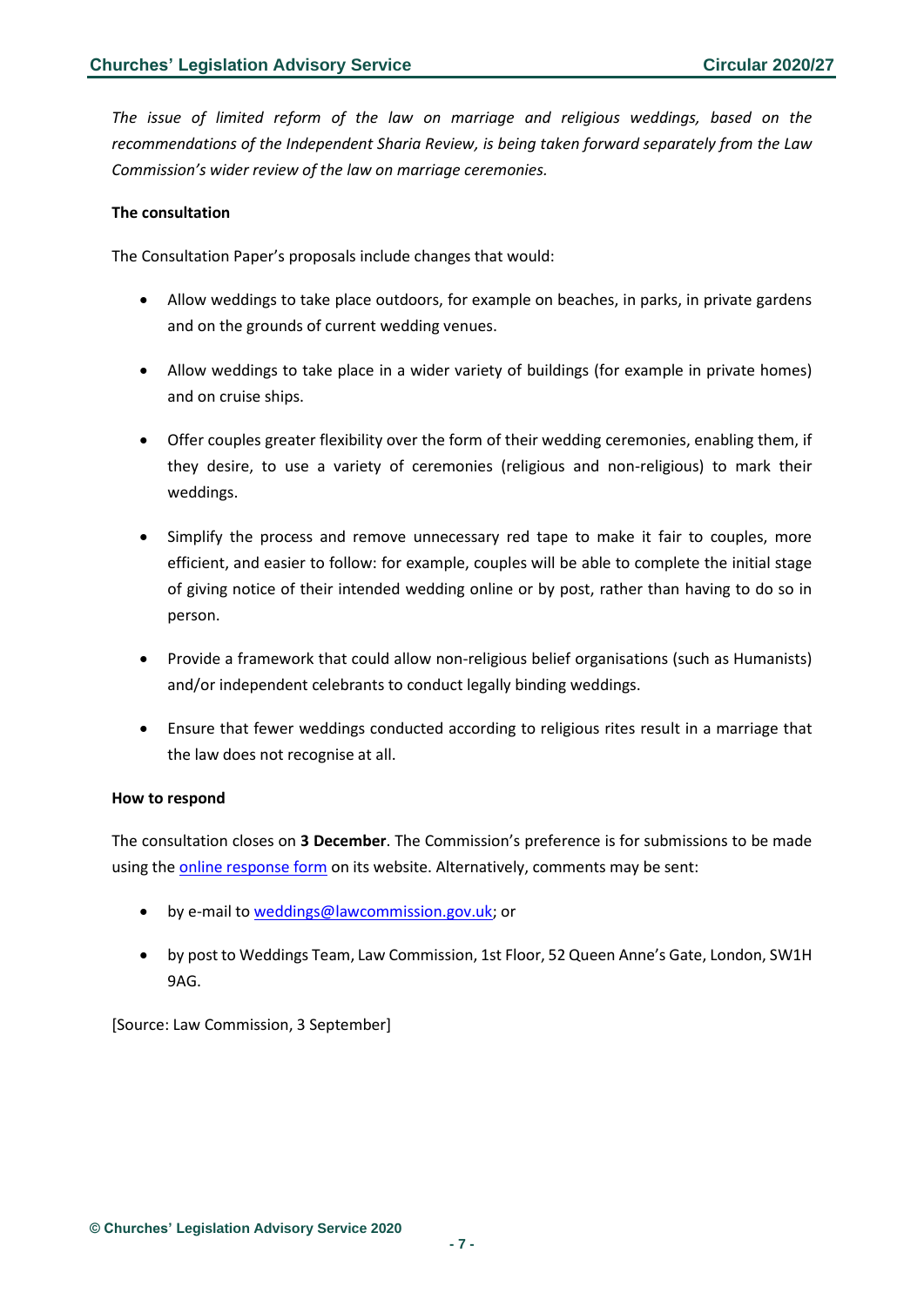<span id="page-7-0"></span>**Mothers' details on marriage certificates**



The House of Commons Library ha[s published](http://researchbriefings.files.parliament.uk/documents/CBP-7516/CBP-7516.pdf) a briefing on proposed changes to allow mothers' details on marriage certifications. The brief provides information about the proposed changes to marriage registration which will enable details of both parents of each of the parties to a marriage to be included on a marriage certificate (and not just fathers' details, as at present)

[Source: House of Commons Library, 20 August]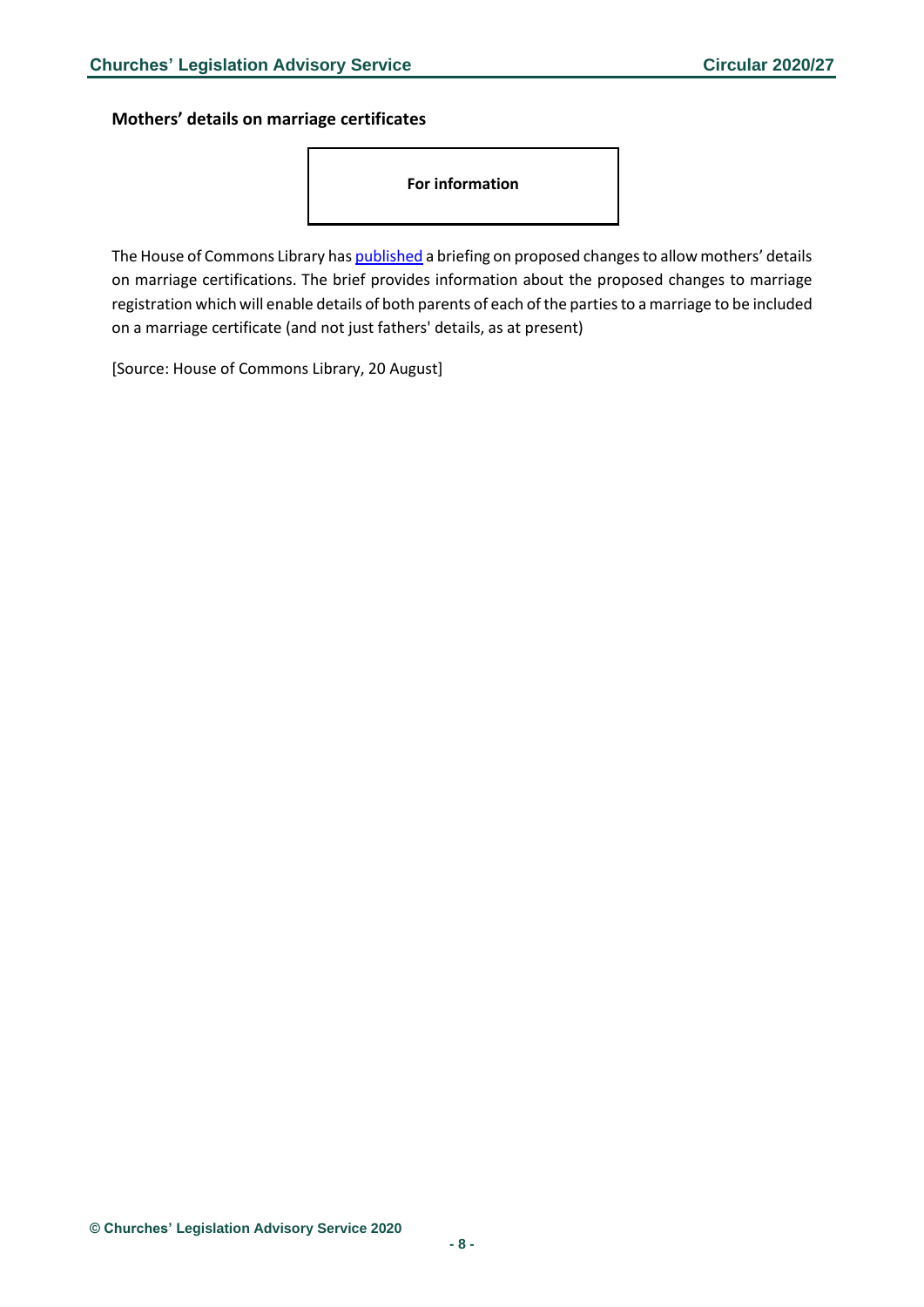# <span id="page-8-0"></span>**FUNDING**

<span id="page-8-1"></span>**Funding available through the Culture Recovery Fund**

**For information and possibly for action**

DCMS has [published](https://www.gov.uk/guidance/funding-available-through-the-culture-recovery-fund) a collation of the various funding streams available through the Culture Recovery Fund. Members should view the collation and consider if any of the funds may be of use to them.

[Source: DCMS, 22 August]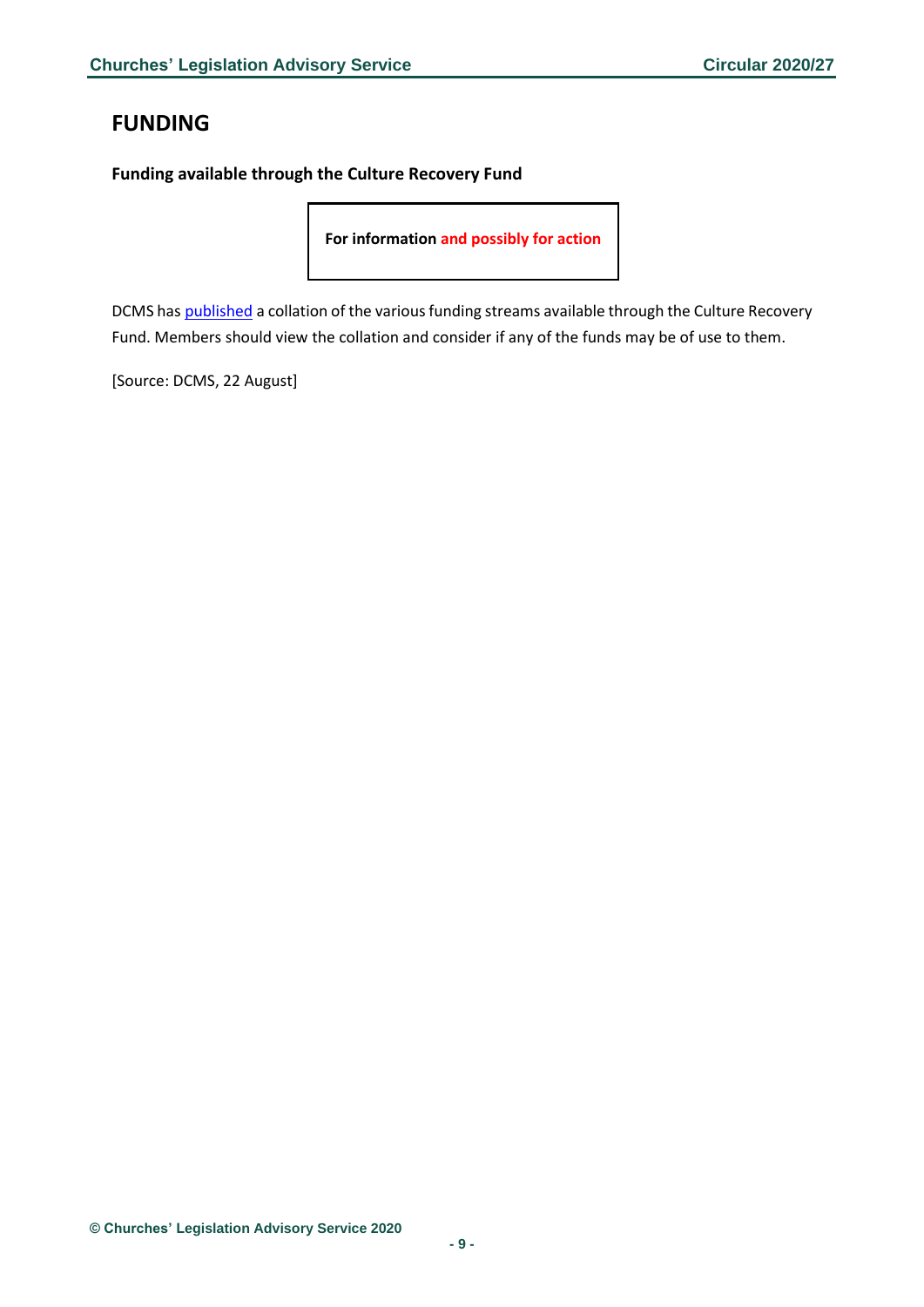# <span id="page-9-0"></span>**PROPERTY & PLANNING**

<span id="page-9-1"></span>**Green Homes Grant Scheme update**

**For information and possibly for action**

BEIS has [published](https://www.gov.uk/government/news/homeowners-to-see-savings-available-under-new-green-homes-grant-scheme) updates relating to the Government's Green Homes Grant Scheme, which will provide funding for up to two-thirds of the cost of specified energy-saving measures (up to £5000) in the form of new vouchers. Lower income households could be entitled to have as much as £10,000 of the costs covered.

The scheme's [guidance](https://www.gov.uk/guidance/apply-for-the-green-homes-grant-scheme) separates improvements into primary measures (wall and floor insultation; and loft, flat roof and room in roof insultation; and low carbon heat measures) and secondary measures (draught proofing, double/triple glazing, secondary glazing, external energy efficient doors (replacing single glazed or solid doors installed before 2002), heating controls, hot water tank thermostats and insulation).

To be eligible to receive a grant on secondary measures, at least one primary measure must be undertaken and the grant value of the secondary measure's is caped at the value of the primary measure. E.g. a homeowner wants to install cavity wall insulation and receives a voucher worth £400 towards the work. They can receive a maximum of £400 more for secondary measures, such as replacing single glazed windows with double glazed windows.

Use the Simple Energy [Advice \(SEA\) website](https://www.simpleenergyadvice.org.uk/pages/green-homes-grant) to check what energy efficiency or low carbon heat improvements can be made to a property. To carry out work under the scheme, all tradespeople and businesses will need to be [certified](https://www.gov.uk/guidance/green-homes-grant-scheme-register-as-a-certified-tradesperson-or-business) to install energy efficiency or low carbon heat measures to relevant standards and to register their certification with TrustMark.

[Source: BEIS, 28 August]

#### <span id="page-9-2"></span>**Guidance for the safe use of multi-purpose community facilities**

**For information**

MHCLG has [updated](https://www.gov.uk/government/publications/covid-19-guidance-for-the-safe-use-of-multi-purpose-community-facilities/covid-19-guidance-for-the-safe-use-of-multi-purpose-community-facilities) its guidance for the safe use of multi-purpose community facilities, to reflect changes to restrictions on permitted activities under section 3 and to clarify face covering advice under section 2C.

[Source: MHCLG, 14 August]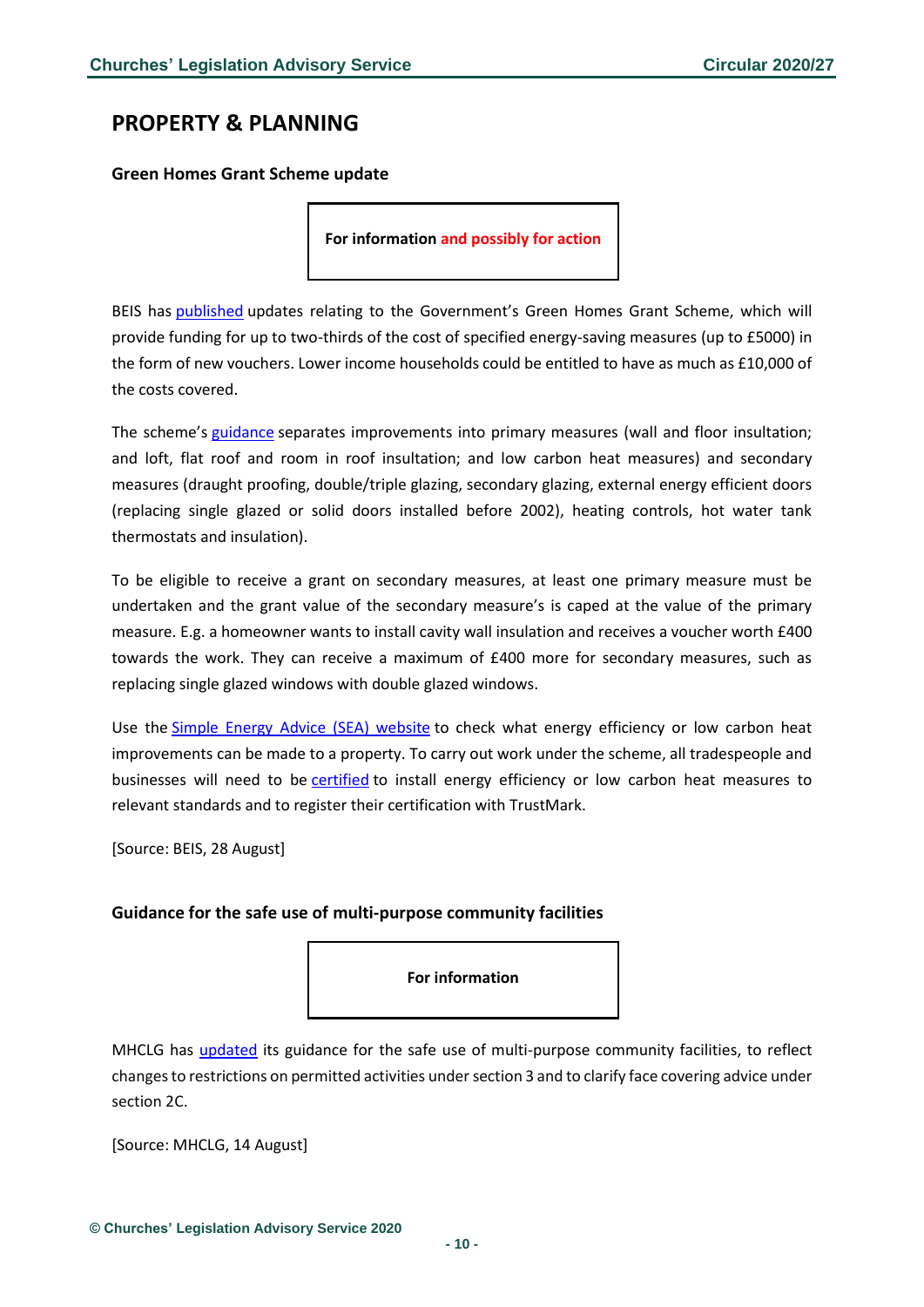<span id="page-10-0"></span>**New law meaning renters have a 6-month notice period**



Legislation has now been [introduced](https://www.legislation.gov.uk/uksi/2020/914/note/made) that (from 29 August) requires landlords to give tenants 6 months' notice before they can evict until March 2021, except in the most serious of cases, such as incidents of anti-social behaviour and domestic abuse perpetrators.

In addition, new court rules have been agreed, which will come into force on 20 September meaning landlords will need to set out in their claim any relevant information about a tenant's circumstances, including information on the effect of the COVID-19 pandemic. Where this information is not provided, judges will have the ability to adjourn proceedings.

[Source: MHCLG, 28 August]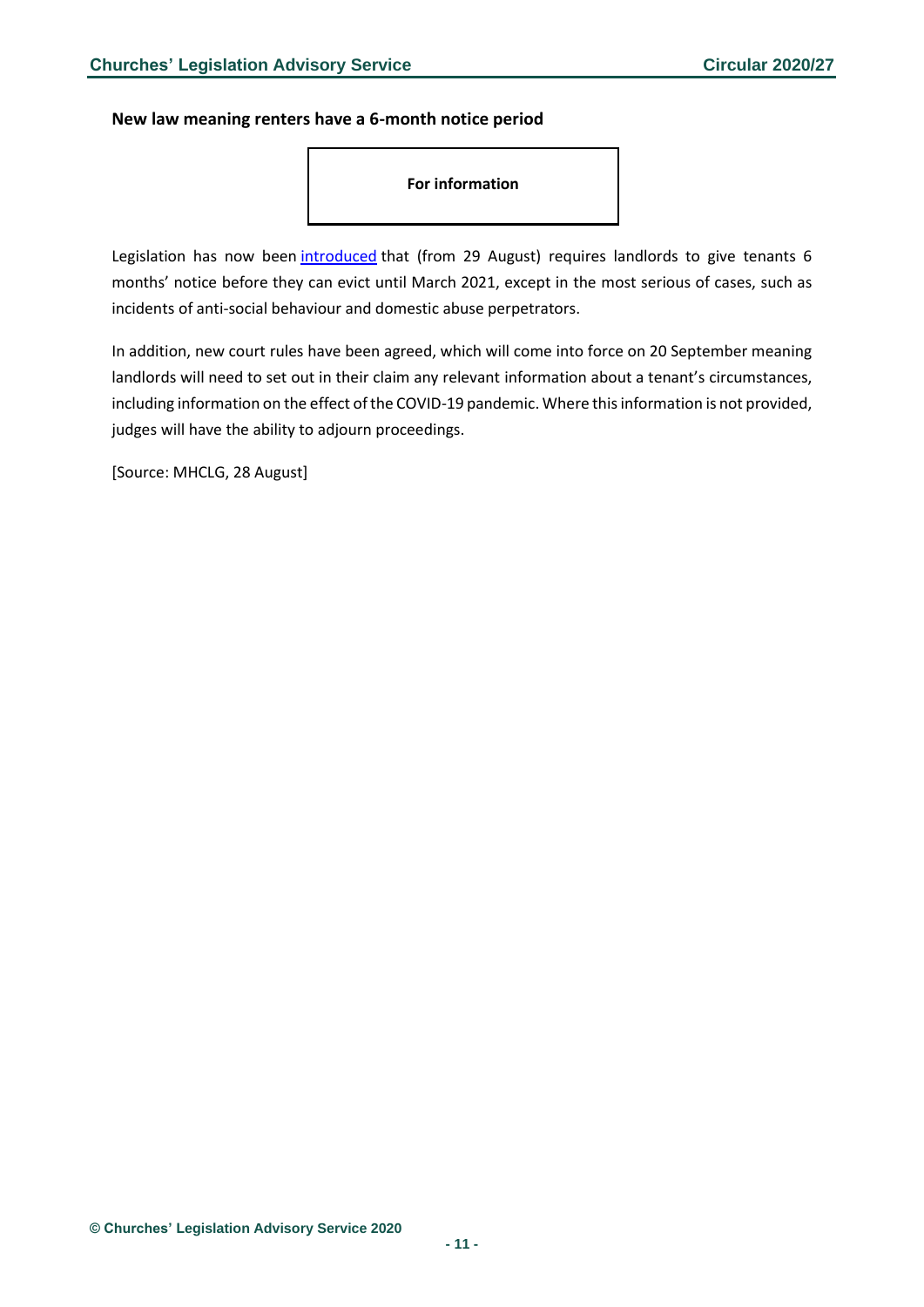# <span id="page-11-0"></span>**NORTHERN IRELAND**

<span id="page-11-1"></span>**Same-sex marriage: Northern Ireland**

**For information**

The [Marriage and Civil Partnership \(Northern Ireland\) Regulations 2020](https://www.legislation.gov.uk/uksi/2020/742/contents/made) came into force on 1 September. Regulation 2 removes the prohibition on the religious marriage of same-sex couples. The "governing authority" of a religious body may decide to conduct same-sex weddings, but the Regulations provide protections for religious bodies and persons acting on their behalf against being compelled to undertake various actions in connection with the solemnisation of same-sex marriages.

[Source: Parliament, 1 September]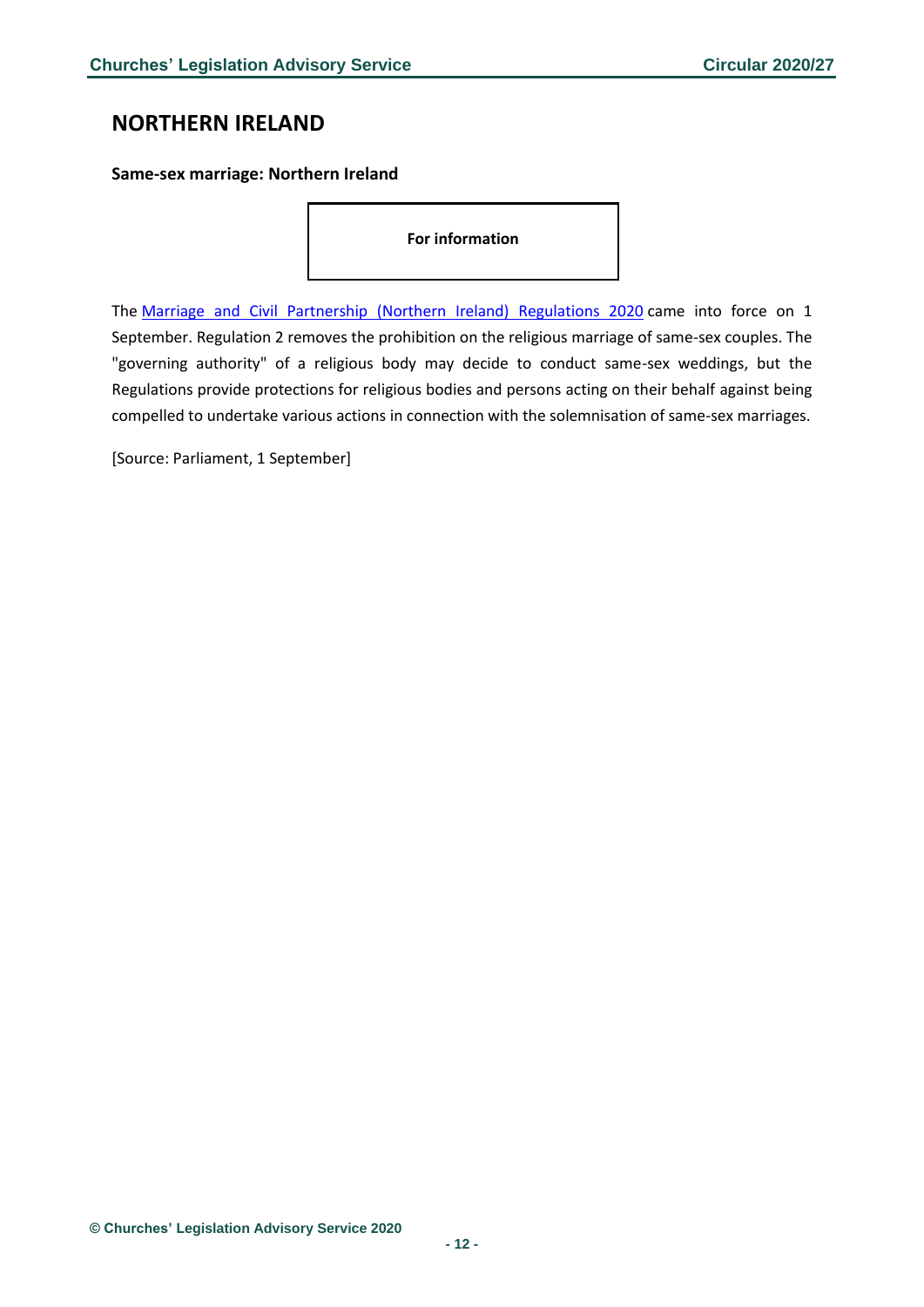# <span id="page-12-0"></span>**SCOTLAND**

### <span id="page-12-1"></span>**Programme for Government, 2020/21**

**For information**

The Scottish Government has published its *[Programme for Scotland 2020-2021](https://www.gov.scot/publications/protecting-scotland-renewing-scotland-governments-programme-scotland-2020-2021/pages/2/)*, which outlines the actions the Scottish Government will take in the coming year and beyond. It includes the legislative programme for the next parliamentary year.

[Source: Scottish Governent, 1 September]